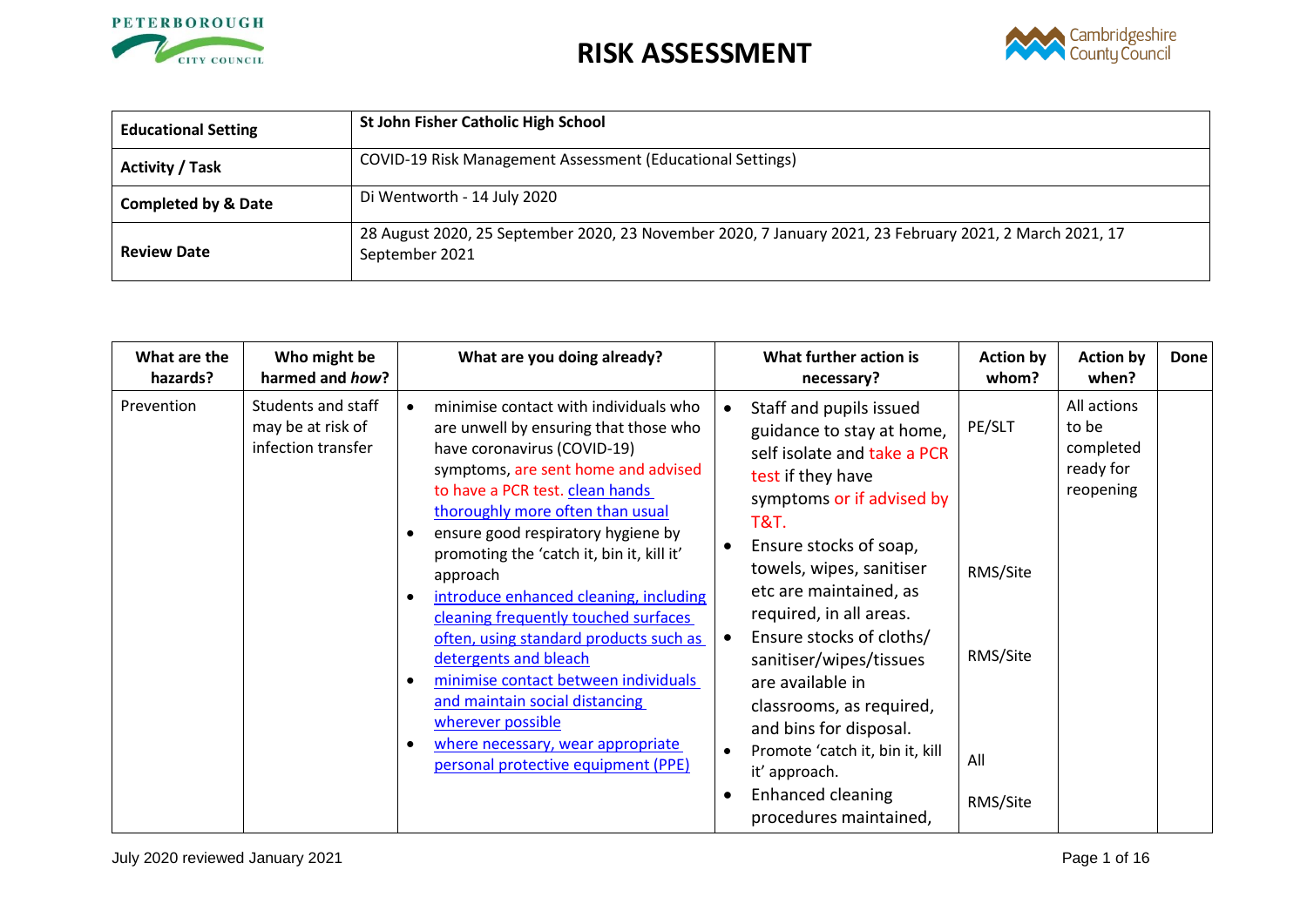



| What are the<br>hazards? | Who might be<br>harmed and how? | What are you doing already? | What further action is<br>necessary?       | <b>Action by</b><br>whom? | <b>Action by</b><br>when? | <b>Done</b> |
|--------------------------|---------------------------------|-----------------------------|--------------------------------------------|---------------------------|---------------------------|-------------|
|                          |                                 |                             | particularly for touch                     |                           | All actions               |             |
|                          |                                 |                             | surfaces                                   |                           | to be                     |             |
|                          |                                 |                             | Maintain stocks of<br>$\bullet$            |                           | completed                 |             |
|                          |                                 |                             | cleaning products for                      |                           | ready for                 |             |
|                          |                                 |                             | enhanced cleaning.                         | RMS/Site                  | reopening                 |             |
|                          |                                 |                             | Brief staff on the<br>$\bullet$            |                           |                           |             |
|                          |                                 |                             | expectations in class                      | PE/SLT                    |                           |             |
|                          |                                 |                             | settings, outdoors and in                  |                           |                           |             |
|                          |                                 |                             | staff rooms, etc                           |                           |                           |             |
|                          |                                 |                             | <b>Staff advised to leave</b><br>$\bullet$ |                           |                           |             |
|                          |                                 |                             | open doors and windows,                    |                           |                           |             |
|                          |                                 |                             | temperatures permitting,                   | All staff                 |                           |             |
|                          |                                 |                             | otherwise rooms to be                      |                           |                           |             |
|                          |                                 |                             | vented at least at lesson                  |                           |                           |             |
|                          |                                 |                             | change and breaks                          | All staff                 |                           |             |
|                          |                                 |                             | Minimise contact<br>$\bullet$              |                           |                           |             |
|                          |                                 |                             | between individuals,                       |                           |                           |             |
|                          |                                 |                             | maintain social distancing                 |                           |                           |             |
|                          |                                 |                             | wherever possible.                         |                           |                           |             |
|                          |                                 |                             | Use PPE as appropriate<br>$\bullet$        |                           |                           |             |
|                          |                                 |                             | where SD cannot be                         |                           |                           |             |
|                          |                                 |                             | maintained.                                |                           |                           |             |
|                          |                                 |                             | Testing of staff and<br>$\bullet$          |                           |                           |             |
|                          |                                 |                             | students (2 Times) on                      |                           |                           |             |
|                          |                                 |                             | their return to school                     |                           |                           |             |
|                          |                                 |                             | Phased return of year<br>$\bullet$         |                           |                           |             |
|                          |                                 |                             | groups to faciliotate                      | SLT/Testing               |                           |             |
|                          |                                 |                             | testing                                    | <b>Staff</b>              |                           |             |
|                          |                                 |                             | Issue of home test kits to<br>$\bullet$    |                           |                           |             |
|                          |                                 |                             | staff and students                         |                           |                           |             |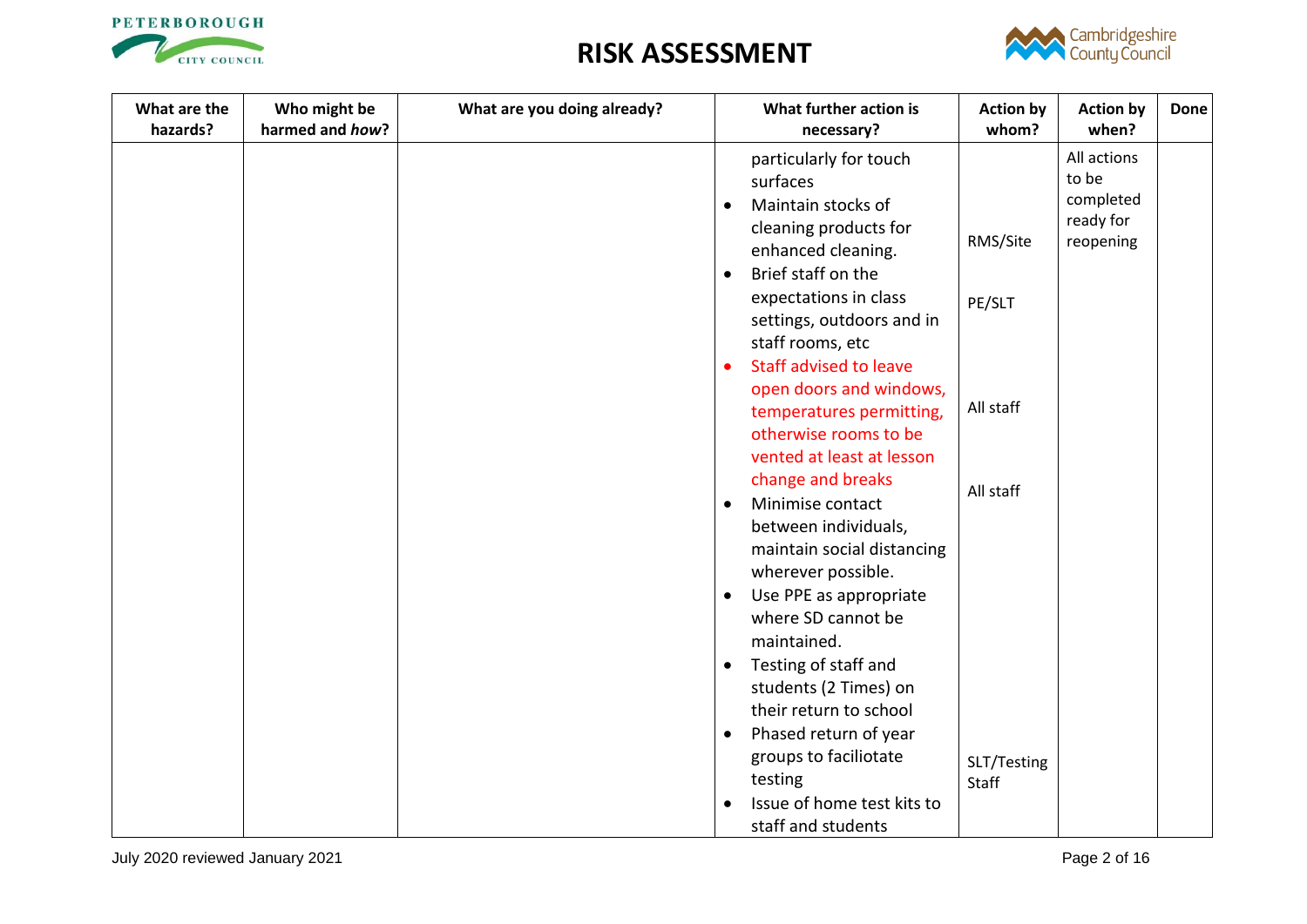



<span id="page-2-1"></span><span id="page-2-0"></span>

| What are the<br>hazards?                             | Who might be<br>harmed and how?                         | What are you doing already?                                                                                                                                                                                                                                                                                                                               |                        | What further action is<br>necessary?                                                                                                                                                           | <b>Action by</b><br>whom? | <b>Action by</b><br>when?                                   | <b>Done</b> |
|------------------------------------------------------|---------------------------------------------------------|-----------------------------------------------------------------------------------------------------------------------------------------------------------------------------------------------------------------------------------------------------------------------------------------------------------------------------------------------------------|------------------------|------------------------------------------------------------------------------------------------------------------------------------------------------------------------------------------------|---------------------------|-------------------------------------------------------------|-------------|
| Response to any<br>infection                         | Staff and students<br>at risk of infection<br>transfer. | engage with the NHS Test and Trace<br>$\bullet$<br>process<br>manage confirmed cases of<br>$\bullet$<br>coronavirus (COVID-19) amongst the<br>school community<br>contain any outbreak by following<br>local health protection team advice                                                                                                                | $\bullet$<br>$\bullet$ | Brief staff on what is<br>required of them<br>Test-Trace-Guidance-for-<br>Schools.docx                                                                                                         | PE/SLT                    |                                                             |             |
| Contingency<br>planning for a<br>further<br>outbreak | Staff and students<br>at risk of infection<br>transfer. | In the event of a local outbreak, the<br>$\bullet$<br>PHE health protection team or local<br>authority may advise a school or<br>number of schools to close temporarily<br>to help control transmission. Schools<br>will need a contingency plan for this<br>eventuality.                                                                                 |                        | Contingency plan in place<br>for localised closure<br>Localised closure plan will<br>follow the same plans and<br>procedures as for full<br>lockdown.                                          | PE/SLT                    |                                                             |             |
| Social<br>Distancing in<br>school                    | Staff and students<br>at risk of infection<br>transfer. | Minimise contact between individuals<br>$\bullet$<br>and maintain social distancing<br>wherever possible<br>The overarching principle to apply is<br>reducing the number of contacts<br>between children and staff. This can be<br>achieved through keeping groups<br>separate (in 'bubbles') and through<br>maintaining distance between<br>individuals. | $\bullet$              | Social distancing<br>wherever possible<br>Masks (Not visors)<br>advised to be worn in<br>areas where social<br>distancing is not possible,<br>including in classrooms                          | All staff                 | All actions<br>to be<br>completed<br>ready for<br>reopening |             |
| Cleaning                                             | Staff and students<br>at risk of infection<br>transfer. | The school should consult with their<br>$\bullet$<br>cleaning contractor or their in-house<br>cleaning team to arrange a deep clean<br>may be appropriate before staff and<br>pupils return to school.<br>More frequent cleaning procedures<br>are in place across the site, particularly                                                                 |                        | If you have been informed<br>that someone has tested<br>positive with covid-19 then<br>any area/room they have<br>accessed should be secured<br>for 72 hours then undergo a<br>thorough clean. | DWH/Site                  |                                                             |             |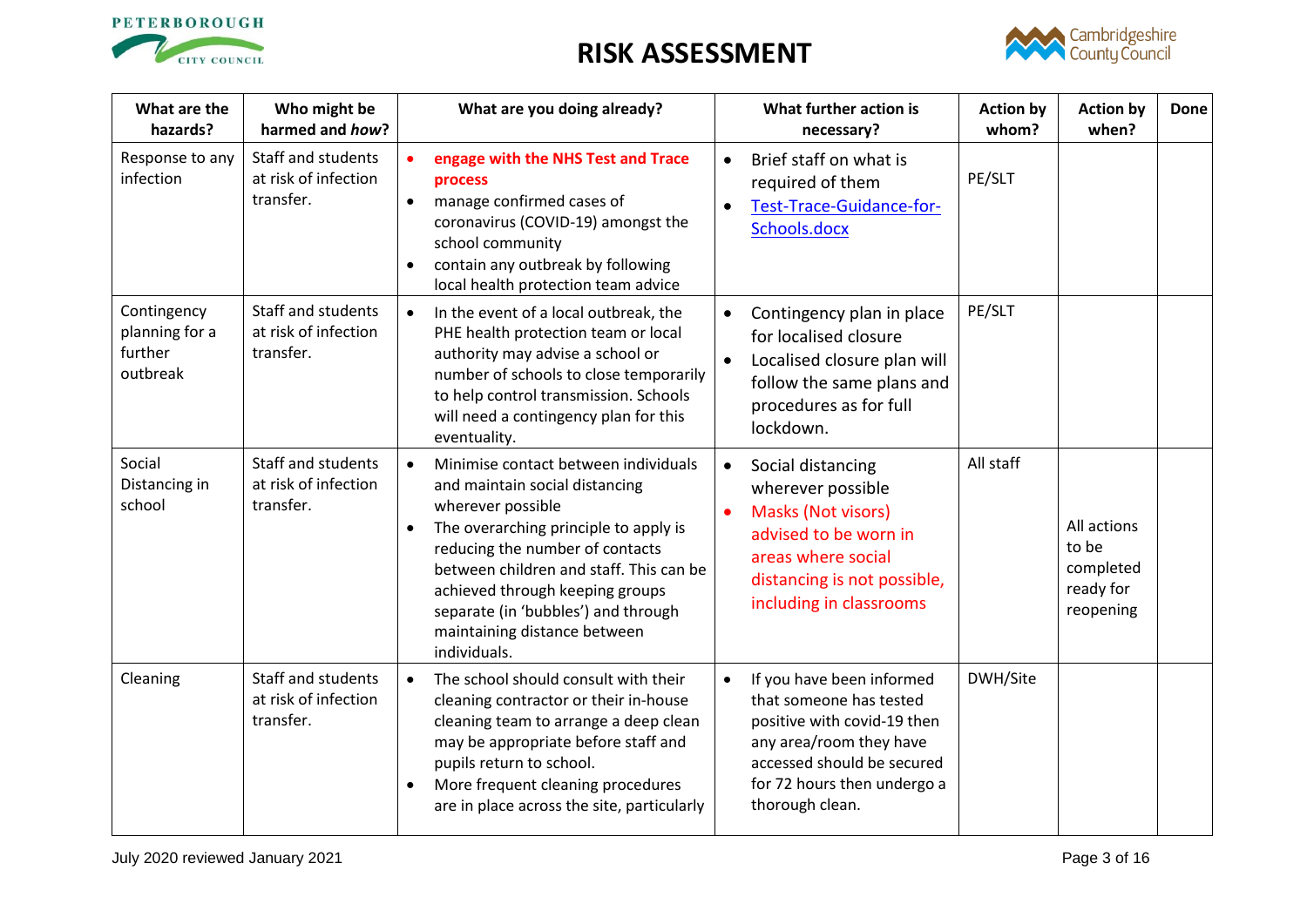



| What are the<br>hazards?            | Who might be<br>harmed and how?                         | What are you doing already?                                                                                                                                                                                                                                                                                                                                                                                                                                                                                                                                                                                                                                 |                                     | What further action is<br>necessary?                                                                                                                                                                                                                                                                                        | <b>Action by</b><br>whom?   | <b>Action by</b><br>when?                                   | <b>Done</b> |
|-------------------------------------|---------------------------------------------------------|-------------------------------------------------------------------------------------------------------------------------------------------------------------------------------------------------------------------------------------------------------------------------------------------------------------------------------------------------------------------------------------------------------------------------------------------------------------------------------------------------------------------------------------------------------------------------------------------------------------------------------------------------------------|-------------------------------------|-----------------------------------------------------------------------------------------------------------------------------------------------------------------------------------------------------------------------------------------------------------------------------------------------------------------------------|-----------------------------|-------------------------------------------------------------|-------------|
|                                     |                                                         | in communal areas and at touch points<br>including:<br>Taps and washing facilities,<br>$\circ$<br>Toilet flush and seats,<br>$\circ$<br>Door handles and push plates,<br>$\circ$<br>Handrails on staircases and<br>$\circ$<br>corridors,<br>Lift and hoist controls,<br>$\circ$<br>Machinery and equipment<br>$\circ$<br>controls,<br>All areas used for eating must<br>$\circ$<br>be thoroughly cleaned at the<br>end of each break, including<br>chairs, door handles, vending<br>machines and payment<br>devices,<br>Telephone equipment,<br>$\circ$<br>Keyboards, photocopiers and<br>$\circ$<br>other office equipment,<br>classroom desks and chairs. | $\bullet$<br>$\bullet$<br>$\bullet$ | Ensure the COSHH risk<br>assessment for<br>cleaning/caretaker activities<br>has identified the correct<br>process and PPE to be worn.<br>Consider whether any<br>outdoor play equipment<br>should be used and if so<br>ensure pupils wash their<br>hands afterwards.<br><b>Cleaning and disinfection</b><br>procedures.docx | RMS/Site<br><b>PE Staff</b> |                                                             |             |
| Lunchtime<br>Catering<br>facilities | Staff and students<br>at risk of infection<br>transfer. | Consideration should be made for food<br>$\bullet$<br>service and how this will be managed<br>and how social distancing can be<br>achieved in the school kitchen and<br>dining areas<br>Serving food<br>Queing<br>Different lunch periods                                                                                                                                                                                                                                                                                                                                                                                                                   | $\bullet$                           | Normal year group queing<br>system re-introduced for<br>lunchtimes                                                                                                                                                                                                                                                          | WL/SLT                      | All actions<br>to be<br>completed<br>ready for<br>reopening |             |
| <b>Fire Safety</b>                  | Staff and students<br>at risk of infection<br>transfer. | Personal Emergency Evacuation Plans<br>$\bullet$<br>(PEEPs) must continue to be in place<br>for those staff that continue to work in<br>the school and any pupils that access                                                                                                                                                                                                                                                                                                                                                                                                                                                                               | $\bullet$<br>$\bullet$              | PEEP's to be reviewed in the<br>light of C19 restrictions.<br><b>Review Fire Safety Policy</b><br>with regards evacuation                                                                                                                                                                                                   | JST/DWH<br>WL/DWH           |                                                             |             |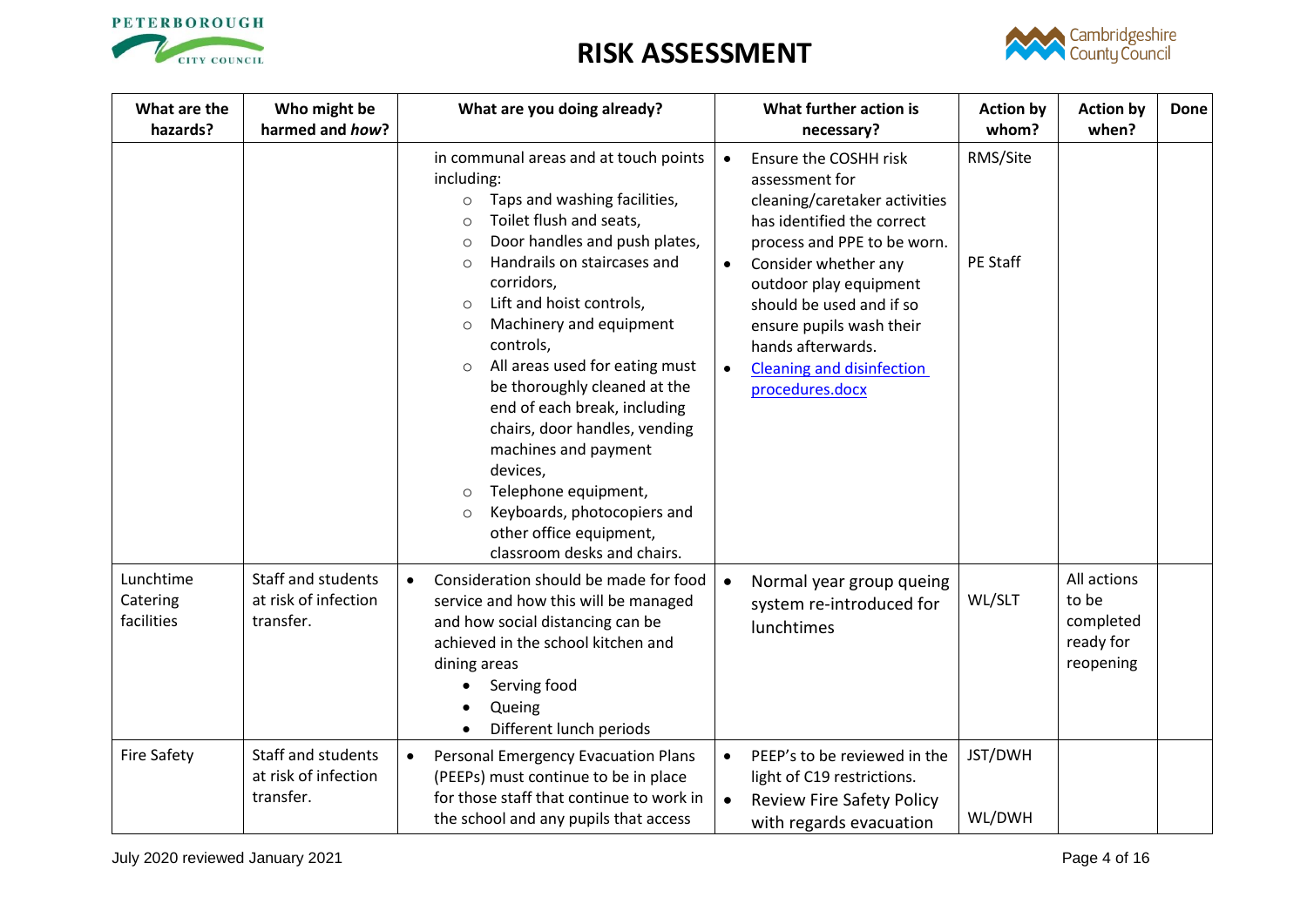



| What are the<br>hazards?               | Who might be<br>harmed and how?                                | What are you doing already?                                                                                                                                                                                                                                                                                           | What further action is<br>necessary?                                                                                                                                                                                                                                                                                                                                                                                                                                                          | <b>Action by</b><br>whom?                        | <b>Action by</b><br>when?                                   | Done |
|----------------------------------------|----------------------------------------------------------------|-----------------------------------------------------------------------------------------------------------------------------------------------------------------------------------------------------------------------------------------------------------------------------------------------------------------------|-----------------------------------------------------------------------------------------------------------------------------------------------------------------------------------------------------------------------------------------------------------------------------------------------------------------------------------------------------------------------------------------------------------------------------------------------------------------------------------------------|--------------------------------------------------|-------------------------------------------------------------|------|
|                                        |                                                                | the school site, which should include<br>lifts.<br>Ensure all emergency escape routes /<br>doors are fully operational and kept<br>clear.<br>Reminders to staff and pupils that if<br>the fire alarm is activated that they<br>must still keep 2m distancing when at<br>the evacuation point.                         | areas and how this can be<br>achieved with whole<br>school.<br><b>Review Fire Evacuation</b><br>Arrangements so that the<br>assembly point complies<br>with social distancing<br>requirements<br>Carry out Fire Drill on 1 <sup>st</sup> Day<br>of attendance to familiarfise<br>staff and students with<br>arrangements<br>During partial closure<br>periods all staff and<br>students MUST sign in and<br>out of the building to ensure<br>that the fire evacuation<br>register is accurate | WL/DWH<br>WL/DWH<br>All staff<br>and<br>students |                                                             |      |
| Access/Egress<br>of school<br>building | <b>Staff and students</b><br>at risk of infection<br>transfer. | Where possible, these can be propped<br>$\bullet$<br>open to reduce the need for touch<br>(fire protection measures must be<br>adhered to).<br>Wipes and sanitiser available at both<br>$\bullet$<br>sides of doors.<br>Increased cleaning of handles and<br>touch plates.<br>Allocated drop off and collection times | Doors propped open, (Non<br>$\bullet$<br>fire doors only)<br>Guidance issued to students<br>Priority must be given to<br>$\bullet$<br>disabled users and those<br>identified as having health<br>related issues.<br>Provide relevant guidance to<br>parents on drop off and pick<br>up arrangements.                                                                                                                                                                                          | Site<br>PE<br>All staff<br>PE/SLT                | All actions<br>to be<br>completed<br>ready for<br>reopening |      |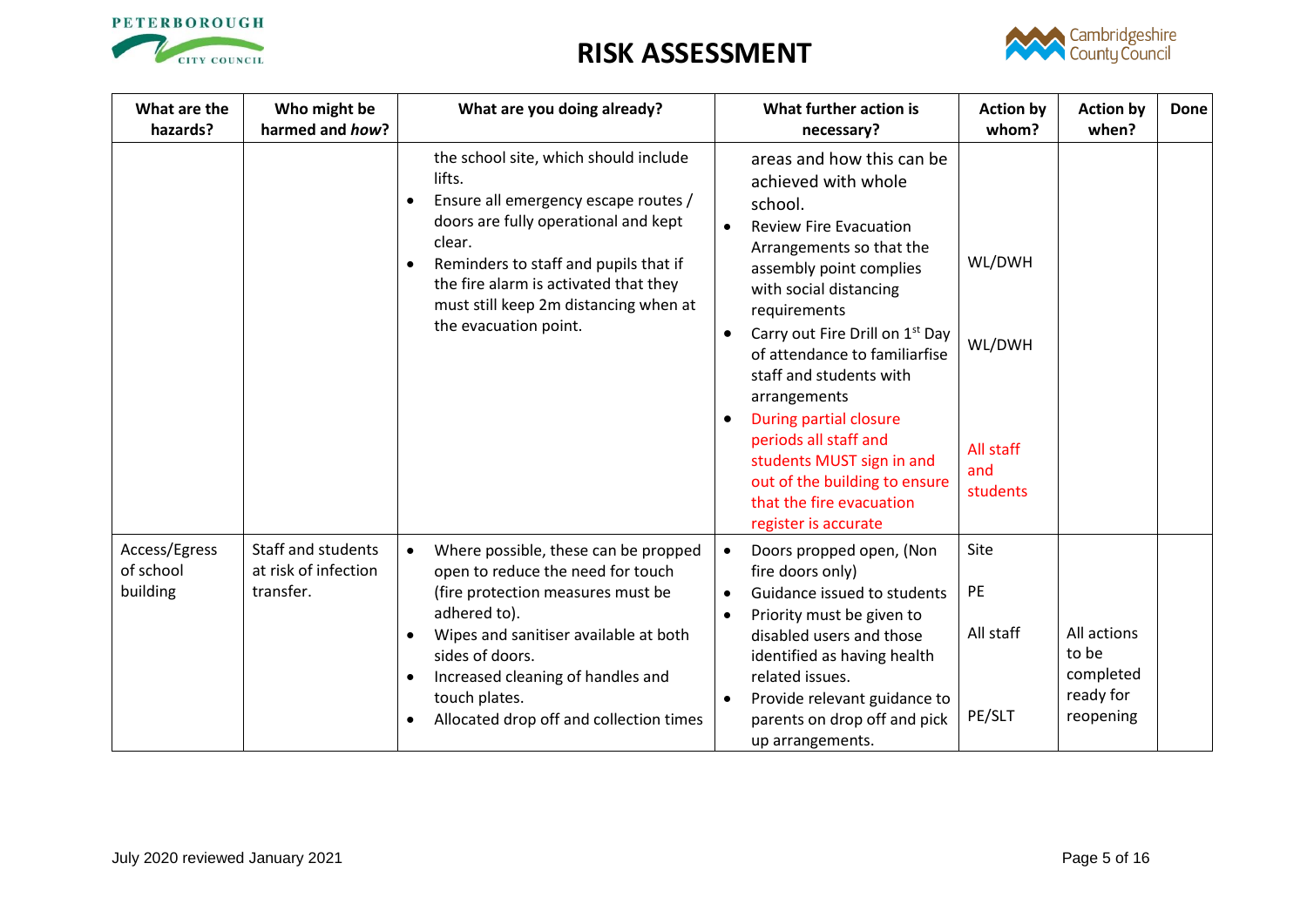



| What are the<br>hazards? | Who might be<br>harmed and how?                                | What are you doing already?                                                                                                                                                                |           | What further action is<br>necessary?                                                                                    | <b>Action by</b><br>whom? | <b>Action by</b><br>when?                                   | <b>Done</b> |
|--------------------------|----------------------------------------------------------------|--------------------------------------------------------------------------------------------------------------------------------------------------------------------------------------------|-----------|-------------------------------------------------------------------------------------------------------------------------|---------------------------|-------------------------------------------------------------|-------------|
| <b>First Aid</b>         | <b>Staff and students</b><br>at risk of infection<br>transfer. | Where there may be limited staff, the<br>$\bullet$<br>requirement to provide suitable first<br>aid cover to all staff and students has                                                     | $\bullet$ | First Aiders identified to<br>attend cases of suspected<br>C <sub>19</sub> .                                            | <b>MAN</b>                |                                                             |             |
|                          |                                                                | been assessed with suitable first aid or<br>paediatric first aid provided. Access to<br>first aid facilities is maintained and the<br>school suitably stocked with first aid               |           | Ensure 2 First Aiders on site<br>Staff have accessed PPE<br>training course, PPE is<br>available.                       | <b>MAN</b><br>MAN/RMS     |                                                             |             |
|                          |                                                                | sundries.<br>$\bullet$<br>Staff or pupils with medical needs have<br>$\bullet$<br>been assessed and relevant consents<br>are in place. Staff have been trained in                          |           | Medical Room has been<br>arranged to accommodate<br>social distancing                                                   | MAN/Site                  |                                                             |             |
|                          |                                                                | the use of medications and increased<br>level of control applied, to include the<br>use of PPE if required.                                                                                | $\bullet$ | First Aid Policy has been<br>reviewed to include COVID-<br>19 Guidance<br>Health and Safety Policy has                  | DWH/MAN                   |                                                             |             |
|                          |                                                                | Review of the First Aid policy to<br>include consideration of the risk of<br>infection of covid-19.                                                                                        |           | new addendum to include<br>COVID-19 Guidance                                                                            | DWH/MAN                   |                                                             |             |
| Waste                    | Staff and students<br>at risk of infection<br>transfer.        | $\bullet$<br>Relocate waste bins to key strategic<br>positions both in school buildings and<br>in external areas that are in use in<br>order that waste materials can be<br>managed safely |           | Staff to ensure they wear<br>protective gloves and or<br>wash hands immediately<br>after carrying out this<br>activity. | RMS/Site                  | All actions<br>to be<br>completed<br>ready for<br>reopening |             |
|                          |                                                                | Bins should be emptied daily,<br>Including medical waste bins, ensuring<br>that appropriate PPE is worn at all<br>times                                                                    |           | <b>Ensure that medical</b><br>waste (Yellow bags) are<br>placed into the correct<br>refuse bins for<br>incineration     | RMS/Site                  |                                                             |             |
| Break/Lunch<br>times     | Staff and students<br>at risk of infection<br>transfer.        | $\bullet$                                                                                                                                                                                  | $\bullet$ | Staff will supervise students<br>in corridors etc at the start<br>and end of lessons as per<br>current requirements     | <b>SLT</b>                |                                                             |             |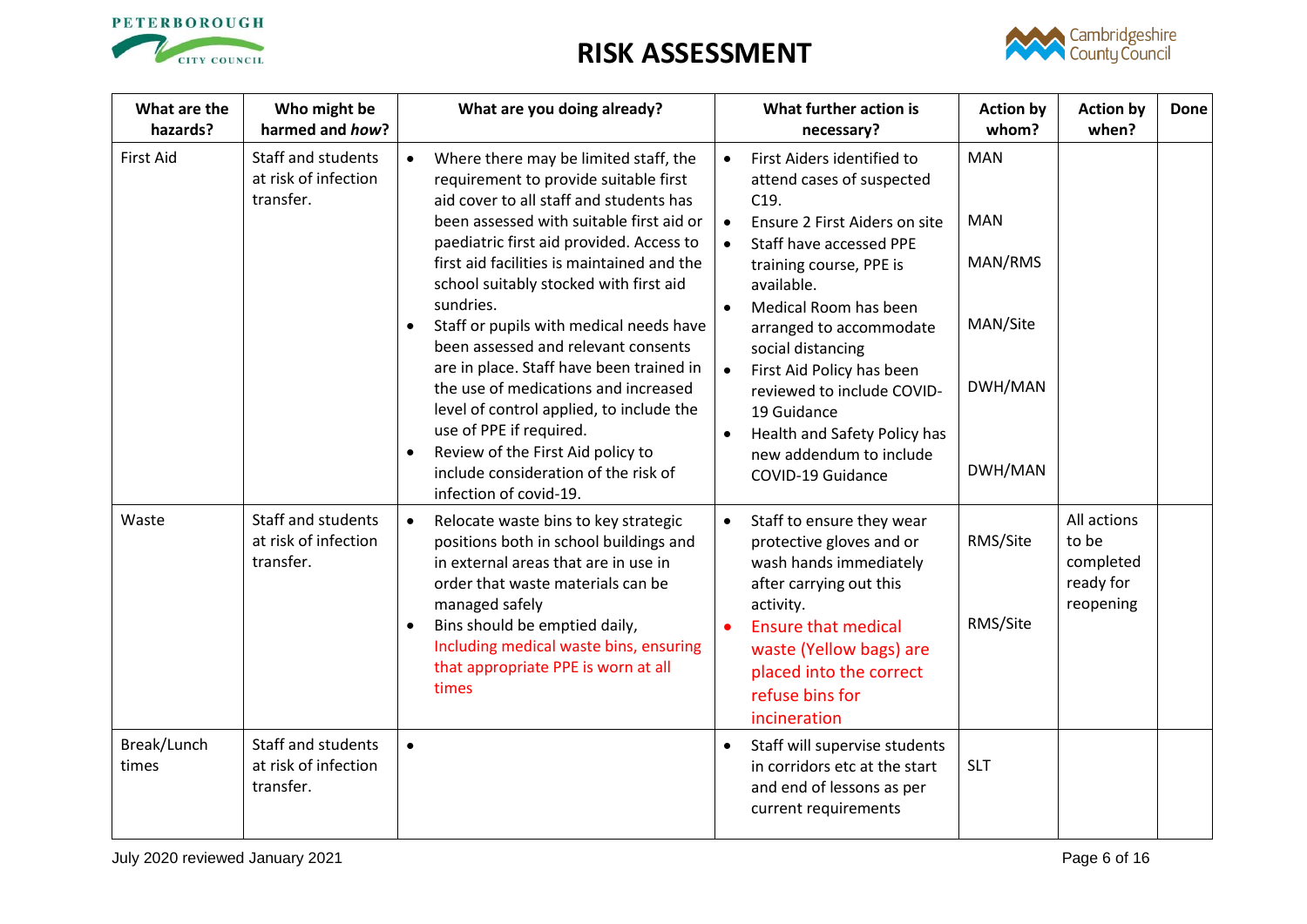



| What are the<br>hazards?                     | Who might be<br>harmed and how?                                         | What are you doing already?                                                                                                                                                                                                                                                                                                                                                                                                                                                                                                                    |                                     | What further action is<br>necessary?                                                                                                                                                                                                                                                                                                                                                      | <b>Action by</b><br>whom?          | <b>Action by</b><br>when?                                   | <b>Done</b> |
|----------------------------------------------|-------------------------------------------------------------------------|------------------------------------------------------------------------------------------------------------------------------------------------------------------------------------------------------------------------------------------------------------------------------------------------------------------------------------------------------------------------------------------------------------------------------------------------------------------------------------------------------------------------------------------------|-------------------------------------|-------------------------------------------------------------------------------------------------------------------------------------------------------------------------------------------------------------------------------------------------------------------------------------------------------------------------------------------------------------------------------------------|------------------------------------|-------------------------------------------------------------|-------------|
|                                              |                                                                         |                                                                                                                                                                                                                                                                                                                                                                                                                                                                                                                                                |                                     | Duty Rotas will remain in<br>place for supervision at<br>break and lunchtime as<br>necessary                                                                                                                                                                                                                                                                                              | WL                                 |                                                             |             |
| Staff/Pupils<br>within the<br>shielded group | Staff and students<br>at risk of infection<br>transfer.                 | Any member of staff or pupil that is<br>$\bullet$<br>within the <b>Clinically extremely</b><br>vulnerable group must have a risk<br>assessment undertaken that includes<br>how social distancing will be<br>maintained in a Covid-19 safe<br>workplace.<br>Staff/pupils that meet the criteria as<br>$\bullet$<br>clinically vulnerable people e.g.<br>diabetics, those who are pregnant,<br>should have a risk assessment<br>completed to identify any suitable<br>control measures that must be in place<br>before returning to work/school. | $\bullet$<br>$\bullet$<br>$\bullet$ | Staff or pupils identified as<br>in the extremely clinically<br>vulnerable or clinically<br>vulnerable group will have a<br>risk assessment undertaken<br>to identify control measures<br>required for safe working.<br>CEV staff required to work<br>from home during any<br>lockdown or when advised<br>to do so by Governement<br>Individual risk assessment<br>process (Schools).docx | JST/DWH<br>SBM/CEV<br><b>Staff</b> |                                                             |             |
| Contractors                                  | Staff, students and<br>contractors at risk<br>of infection<br>transfer. | All <b>contractors</b> must provide a suitable<br>$\bullet$<br>and sufficient risk assessment for the<br>activities they carry out which must<br>include covid-19.<br>All planned/reactive maintenance to<br>$\bullet$<br>be carried out during out of hours<br>unless seen as an emergency.                                                                                                                                                                                                                                                   | $\bullet$                           | <b>Contractor Risk Assessments</b><br>to be checked for<br>compliance.<br>Continue practice of<br>working in areas where staff<br>can work in isolation or<br>whilst practicing 2m<br>distancing.<br>Site staff to use appropriate<br>PPE if working in close<br>proximity for more than 15<br>mins.                                                                                      | RMS/Site<br>RMS/Site<br>RMS/Site   | All actions<br>to be<br>completed<br>ready for<br>reopening |             |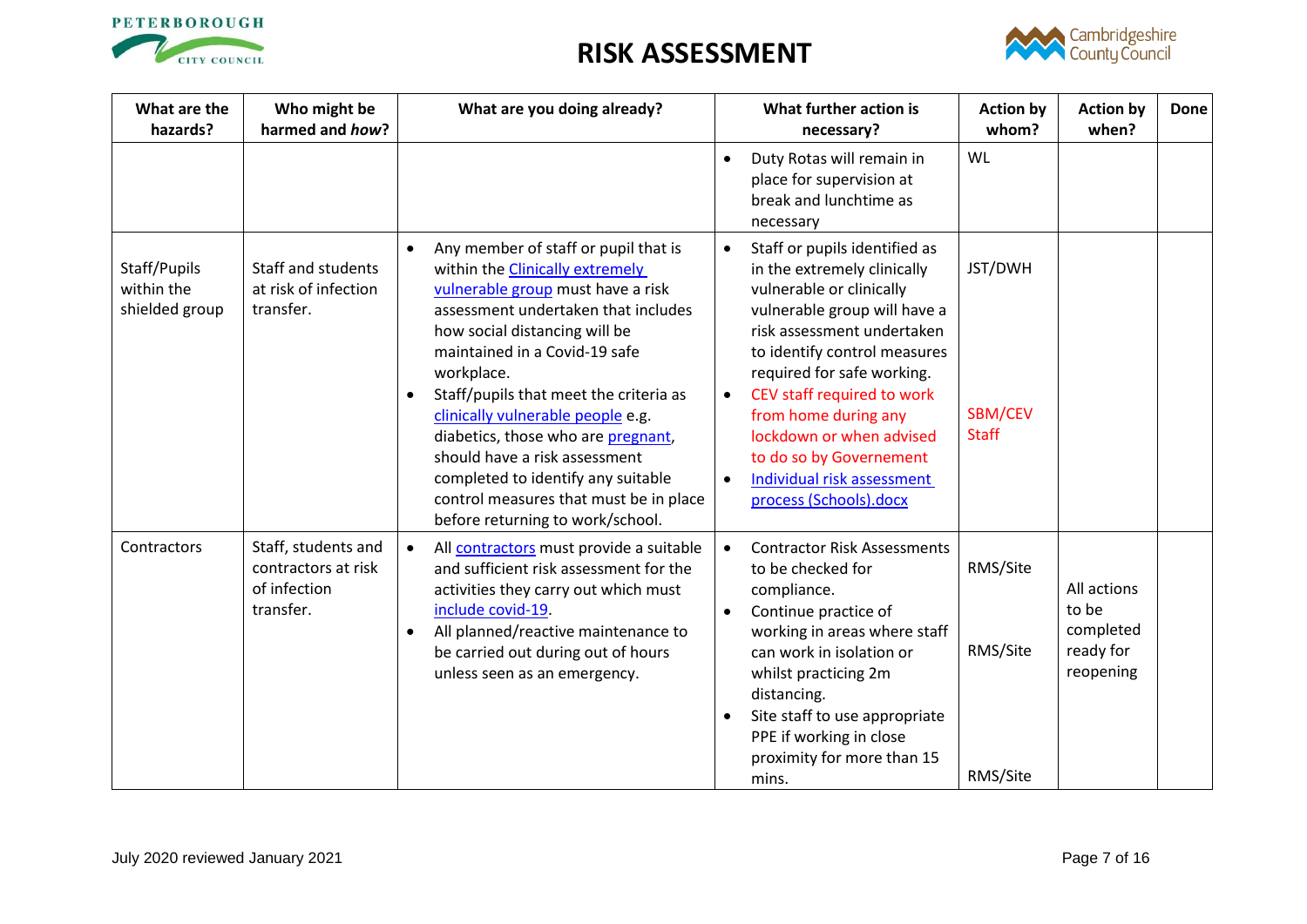



<span id="page-7-0"></span>

| What are the<br>hazards?                     | Who might be<br>harmed and how?                                   | What are you doing already?                                                                                                                                                                                                                                                                                                                                                                                                        |           | What further action is<br>necessary?                                                                                                                                                                              | <b>Action by</b><br>whom?        | <b>Action by</b><br>when?                                   | Done |
|----------------------------------------------|-------------------------------------------------------------------|------------------------------------------------------------------------------------------------------------------------------------------------------------------------------------------------------------------------------------------------------------------------------------------------------------------------------------------------------------------------------------------------------------------------------------|-----------|-------------------------------------------------------------------------------------------------------------------------------------------------------------------------------------------------------------------|----------------------------------|-------------------------------------------------------------|------|
| Property<br>Compliance                       | Staff, students and<br>visitors at risk of<br>infection transfer. | The school has ensured that relevant<br>$\bullet$<br>property statutory compliance checks<br>have been completed and records<br>updated.<br>Daily and weekly checks have been<br>reinstated and pre-opening checklist<br>completed.                                                                                                                                                                                                |           | All serious property<br>concerns have been raised<br>with the schools Property<br>Management Adviser and<br>appropriate steps are in<br>place to ensure the safety of<br>all building occupants.                  | RMS/Site                         |                                                             |      |
| Hygiene                                      | Staff, students and<br>visitors at risk of<br>infection transfer. | The school has a suitable supply of<br>$\bullet$<br>soap and access to warm water for<br>washing hands.<br>Appropriate controls are in place to<br>ensure the suitable sanitisation of<br>pupil's hands following breaks, before<br>meals and following the use of toilets.                                                                                                                                                        | $\bullet$ | Stock levels to be monitored<br>to ensure stock maintained<br>Regular daily temperature<br>checks undertaken for water<br>temperature.<br>Sanitiser stations in place to<br>supplement hand washing<br>facilities | RMS/Site<br>RMS/Site<br>RMS/Site |                                                             |      |
| Accident<br>reporting Covid-<br>19 incidents | Staff, students and<br>visitors at risk of<br>infection transfer  | The Health & Safety Executive have<br>$\bullet$<br>recently updated the Reporting of<br><b>Injuries, Diseases and Dangerous</b><br>Occurrences regulations (RIDDOR) to<br>include the requirement to report<br>possible or actual exposure to the<br>Covid-19 virus as a result of, or in<br>connection with, a work activity.<br>For further advice and guidance you<br>should contact your competent Health<br>& Safety Adviser. |           | School Policy updated to<br>reflect the reporting<br>requirements<br><b>Addendum to Health &amp;</b><br><b>Safety Policy.docx</b>                                                                                 | DWH/MAN                          | All actions<br>to be<br>completed<br>ready for<br>reopening |      |
| Administrative<br><b>Staff</b>               | Staff at risk of<br>infection transfer                            | Staff shift rota to be in place so as to<br>$\bullet$<br>keep social distances and allow school<br>office to function.                                                                                                                                                                                                                                                                                                             |           | Rota in place and socially<br>distanced workspaces<br>identified                                                                                                                                                  | DWH/MAN                          |                                                             |      |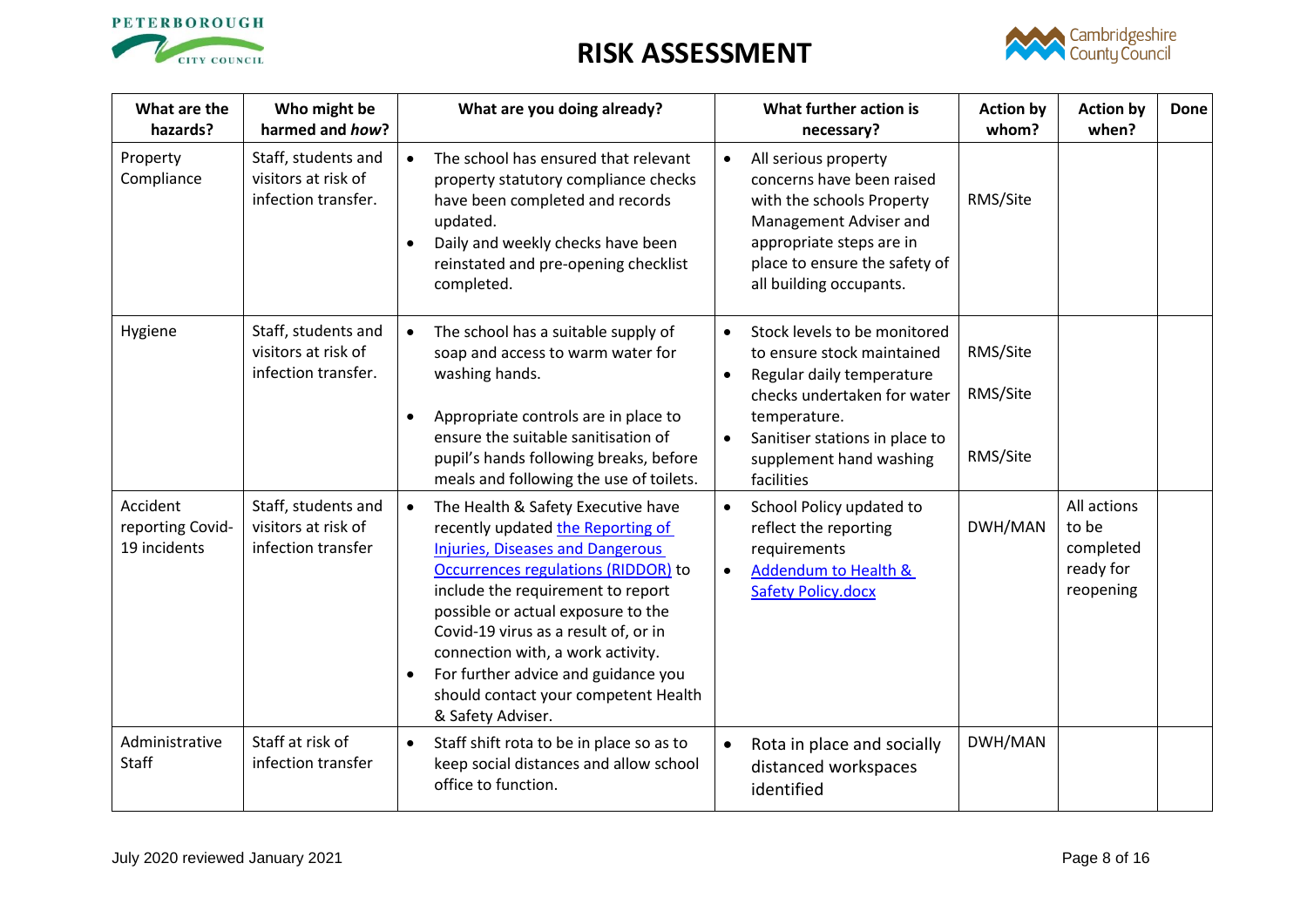



<span id="page-8-0"></span>

| What are the<br>hazards?            | Who might be<br>harmed and how?                                  | What are you doing already?                                                                                                                                                                                                                                                                                                                                                                                                                              |           | What further action is<br>necessary?                                                                                                                                                                                                                                                                                                                                                                                                      | <b>Action by</b><br>whom?         | <b>Action by</b><br>when?                                   | <b>Done</b> |
|-------------------------------------|------------------------------------------------------------------|----------------------------------------------------------------------------------------------------------------------------------------------------------------------------------------------------------------------------------------------------------------------------------------------------------------------------------------------------------------------------------------------------------------------------------------------------------|-----------|-------------------------------------------------------------------------------------------------------------------------------------------------------------------------------------------------------------------------------------------------------------------------------------------------------------------------------------------------------------------------------------------------------------------------------------------|-----------------------------------|-------------------------------------------------------------|-------------|
| Personal<br>Protective<br>Equipment | Staff, students and<br>visitors at risk of<br>infection transfer | Personal Protective Equipment should<br>$\bullet$<br>not be used as an alternative to social<br>distancing, except where there is no<br>other practical solution.<br>Where close proximity working (school<br>Site Team) is required for longer than<br>15 minutes, assess the need to issue<br>employees with appropriate Personal<br>Protective Equipment.<br>Re-usable PPE should be thoroughly<br>cleaned after use and not shared<br>between staff. |           | Issue PPE where it is not<br>possible to practice social<br>distancing<br>Guidance to staff on social<br>distancing<br>Ensure staff are aware that<br>re-usable PPE should be<br>thoroughly cleaned after<br>use and should not be<br>shared.                                                                                                                                                                                             | RMS/Site<br><b>SLT</b><br>DWH/RMS |                                                             |             |
| Behaviour                           | Staff and students<br>at risk of infection<br>transfer           | Staff/Pupil behaviour and cooperation<br>$\bullet$<br>will be the key to implementing all of<br>the controls.<br>School will carry out inductions to<br>inform staff and pupils of the changes.<br>Encourage staff to cooperate with<br>$\bullet$<br>government plans for contact tracing.                                                                                                                                                               | $\bullet$ | Students that are unable or<br>refuse to conform to social<br>distancing i.e. refusal to<br>follow instructions will be<br>excluded either internally or<br>externally in accordance<br>with exclusion guidance to<br>protect staff and students<br>from contamination.<br>Guidance issued to staff and<br>students regarding changes<br>to operating in the new<br>environment.<br>(Assemblies/Staff Meetings/<br><b>Briefing Notes)</b> | OL<br><b>SLT</b>                  | All actions<br>to be<br>completed<br>ready for<br>reopening |             |
| School<br>Staffroom                 | Staff at risk of<br>infection transfer                           | Arrangements should be made to<br>$\bullet$<br>ensure the staffroom is not<br>overcrowded and social distancing can                                                                                                                                                                                                                                                                                                                                      | $\bullet$ | Staff to be reminded about<br>social distancing and<br>hygiene requirements                                                                                                                                                                                                                                                                                                                                                               | PE/SLT                            |                                                             |             |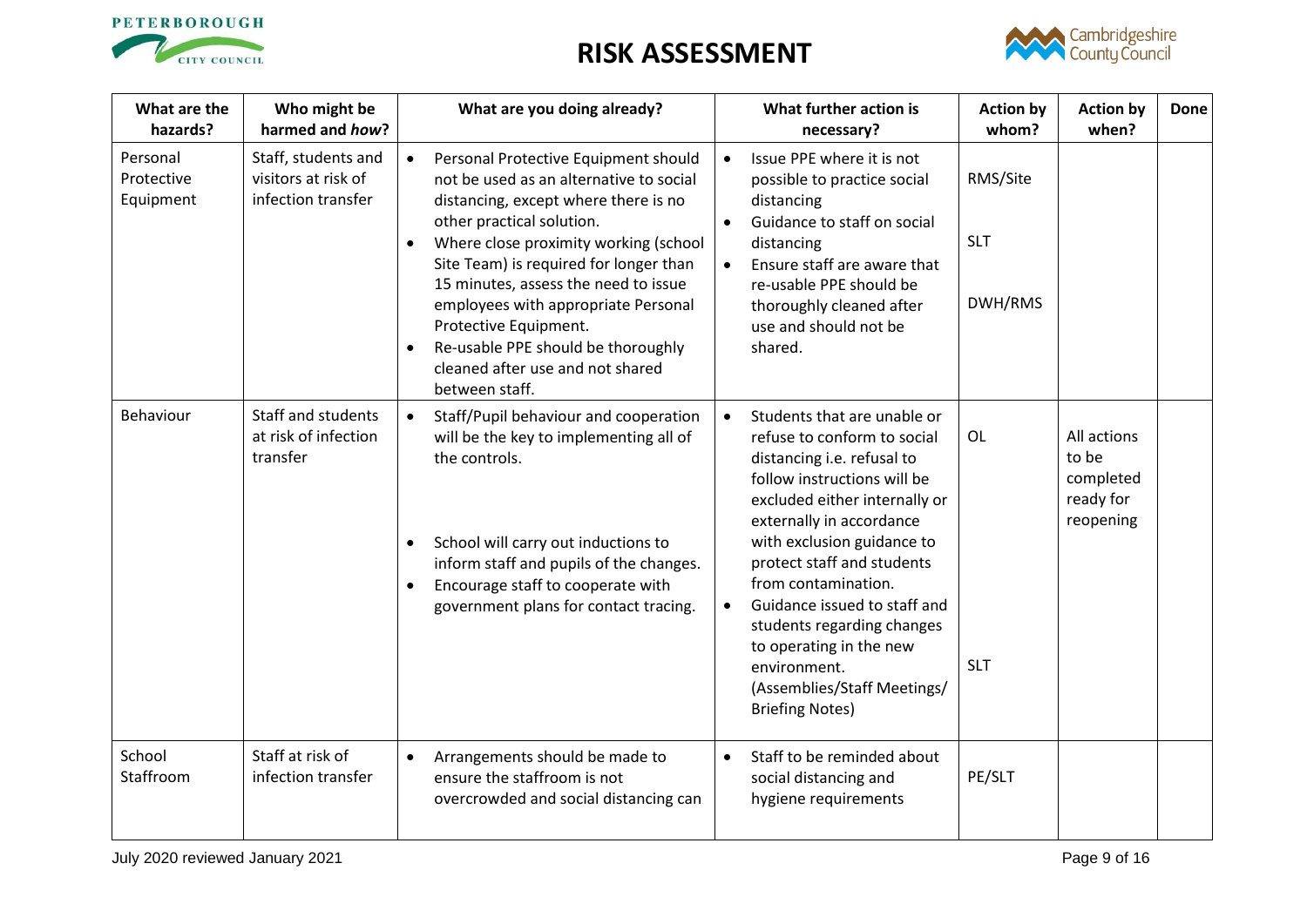



| What are the<br>hazards?             | Who might be<br>harmed and how?                                                                  | What are you doing already?                                                                                                                                                                                             |                        | What further action is<br>necessary?                                                                                                                                                                                                                               | <b>Action by</b><br>whom?                                               | <b>Action by</b><br>when?                                   | <b>Done</b> |
|--------------------------------------|--------------------------------------------------------------------------------------------------|-------------------------------------------------------------------------------------------------------------------------------------------------------------------------------------------------------------------------|------------------------|--------------------------------------------------------------------------------------------------------------------------------------------------------------------------------------------------------------------------------------------------------------------|-------------------------------------------------------------------------|-------------------------------------------------------------|-------------|
|                                      |                                                                                                  | be achieved e.g. stagger lunch times<br>for staff.                                                                                                                                                                      | $\bullet$              | Seating to be arranged to<br>comply with social<br>distancing                                                                                                                                                                                                      | Site                                                                    |                                                             |             |
| Infection<br>Control                 | Staff<br>Pupils<br>Handwashing                                                                   | Staff and pupils have access at all<br>$\bullet$<br>times to water and soap for hand<br>washing.<br>Removal of shared items eg. utensils<br>$\bullet$                                                                   | $\bullet$<br>$\bullet$ | Monitor stocks of soap<br>Water temp monitored daily                                                                                                                                                                                                               | RMS/Site                                                                |                                                             |             |
| <b>Equality Impact</b><br>Assessment | <b>Staff &amp; Pupils</b><br>Not being treated<br>equally and risks<br>being<br>disproportionate | A equality impact assessment has been<br>$\bullet$<br>completed and can be found on the<br>intranet                                                                                                                     |                        | Equality impact assessment<br>completed<br><b>Reopening Equality Impact</b><br>Assessment.doc                                                                                                                                                                      | <b>DWH</b>                                                              |                                                             |             |
| Lack of staff                        | Pupils<br>Lack of teachers<br>and other staff                                                    | Assessment of availability of staff for<br>$\bullet$<br>all activities during the school day,<br>including break and lunchtimes<br>The extent to which existing planning,<br>schemes of work will need to be<br>adapted | $\bullet$              | Use existing arrangements<br>for cover and duty rotas<br>Ensure SoW can be<br>delivered if staff absent,<br>cover arrangements to be<br>monitored by HoF                                                                                                           | Cover<br>Manager/<br>WL<br>HoF/WL                                       |                                                             |             |
| Increased risk of<br>transmission    | <b>Staff and Pupils</b><br>social distancing                                                     | Ensure availability of staff is adequate<br>$\bullet$<br>Ensure that social distancing measures<br>$\bullet$<br>can be maintained at all times                                                                          | $\bullet$              | Cover arrangements in place<br>grouping children together<br>in year group bubbles<br>avoiding contact between<br>groups<br>arranging classrooms with<br>forward facing desks<br>staff maintaining distance<br>from pupils and other staff<br>as much as possible. | Cover Mgr<br><b>SLT</b><br>All staff<br>Site<br>All staff<br>and pupils | All actions<br>to be<br>completed<br>ready for<br>reopening |             |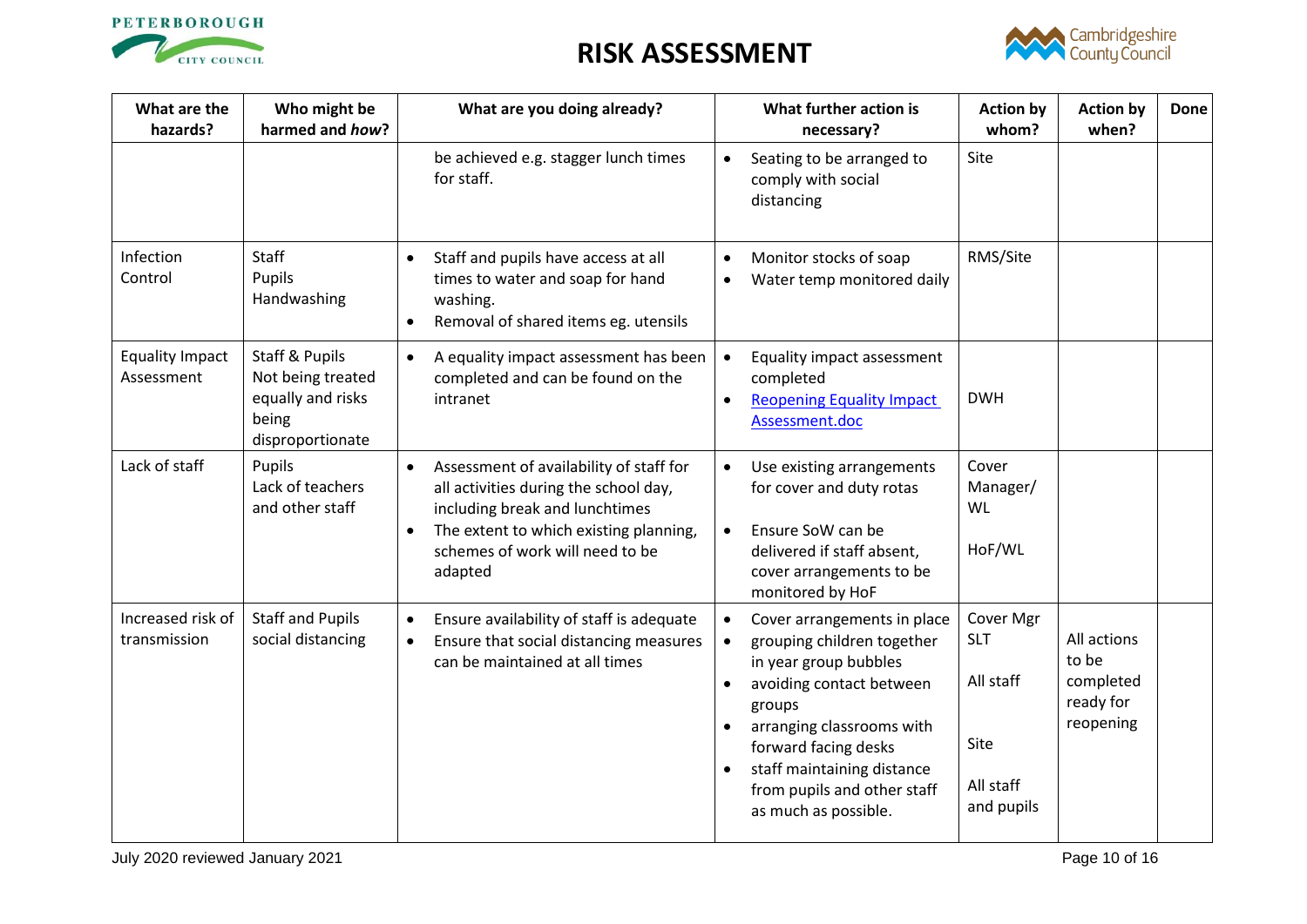



| What are the<br>hazards?                                                                                                                                                                                                                                                                                                                          | Who might be<br>harmed and how?                                                                       | What are you doing already?                                                                                                                                                                                                                                                                                                                              |           | What further action is<br>necessary?                                                                                                                                                                           | <b>Action by</b><br>whom?                          | <b>Action by</b><br>when?                                   | <b>Done</b> |
|---------------------------------------------------------------------------------------------------------------------------------------------------------------------------------------------------------------------------------------------------------------------------------------------------------------------------------------------------|-------------------------------------------------------------------------------------------------------|----------------------------------------------------------------------------------------------------------------------------------------------------------------------------------------------------------------------------------------------------------------------------------------------------------------------------------------------------------|-----------|----------------------------------------------------------------------------------------------------------------------------------------------------------------------------------------------------------------|----------------------------------------------------|-------------------------------------------------------------|-------------|
|                                                                                                                                                                                                                                                                                                                                                   |                                                                                                       | Review activities that can be carried<br>out                                                                                                                                                                                                                                                                                                             | $\bullet$ | <b>Activities reviewed</b>                                                                                                                                                                                     | SLT/HoF                                            |                                                             |             |
|                                                                                                                                                                                                                                                                                                                                                   |                                                                                                       | The behaviour policy is reviewed to<br>take into account COVID-19, to include<br>exclusion for pupils who deliberately                                                                                                                                                                                                                                   |           | <b>Behaviour Policy Reviewed</b><br><b>Behaviour Policy - Covid 19</b>                                                                                                                                         | KA                                                 |                                                             |             |
|                                                                                                                                                                                                                                                                                                                                                   |                                                                                                       | put others at risk (e.g. coughing, or<br>spitting at others) and pupils who will<br>not (as opposed to cannot) comply                                                                                                                                                                                                                                    |           | <b>Appendix September</b><br>2020.docx                                                                                                                                                                         | KA                                                 |                                                             |             |
| with social distancing.<br>Pupils are prohibited from bringing any<br>equipment other than a pencil case,<br>into the school. They should be<br>provided with all necessary equipment<br>in school for the activities they are<br>undertaking, with arrangements<br>included in the planning for it to be<br>sanitised daily. No equipment should | Guidance issued to pupils<br>$\bullet$<br>Ensure equipment<br>available and sanitised as<br>necessary | All staff                                                                                                                                                                                                                                                                                                                                                |           |                                                                                                                                                                                                                |                                                    |                                                             |             |
| Dedicated<br>school<br>transport,<br>including<br>statutory<br>provision<br>Use of School<br>minibuses                                                                                                                                                                                                                                            | Staff and pupils at<br>risk of infection<br>transfer                                                  | be taken home.<br>It is important to consider:<br>how pupils are grouped together on<br>$\bullet$<br>transport, where possible this should<br>reflect the bubbles that are adopted<br>within school<br>use of hand sanitiser upon boarding<br>and/or disembarking<br>additional cleaning of vehicles<br>organised queuing and boarding<br>where possible |           | Seating plans to be used,<br>keeping students in year<br>group bubbles where<br>possible, seating pupils as<br>far from the driver as<br>possible.<br>Pupils to use the same<br>seat each time they<br>travel. | <b>Drivers</b><br><b>Drivers</b><br><b>Drivers</b> | All actions<br>to be<br>completed<br>ready for<br>reopening |             |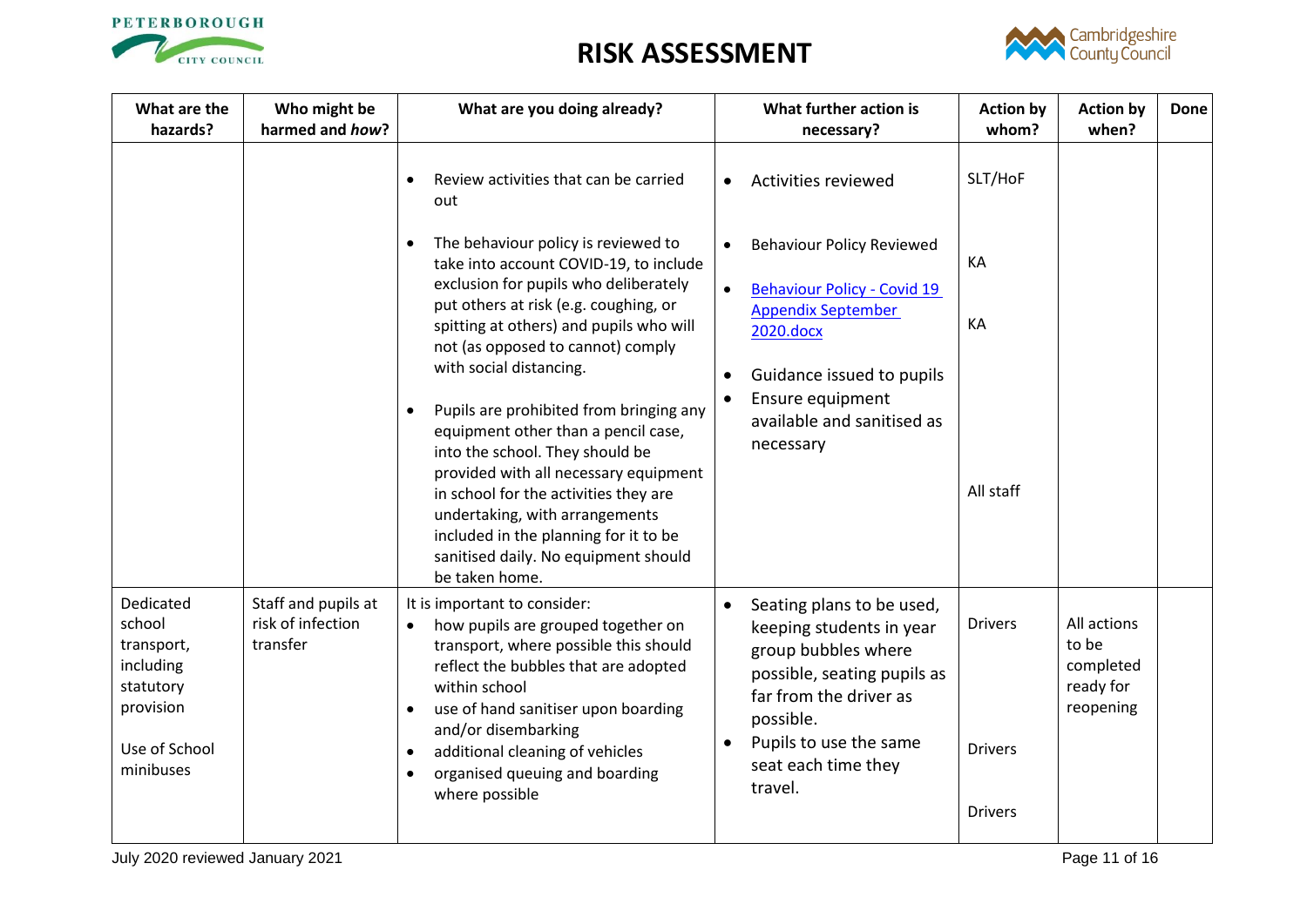



| What are the<br>hazards?                                                | Who might be<br>harmed and how?                      | What are you doing already?                                                                                                                                                                                                                                                                                   | What further action is<br><b>Action by</b><br><b>Action by</b><br>whom?<br>when?<br>necessary?                                                                                                                                                                                                                                                                                                                       | <b>Done</b> |
|-------------------------------------------------------------------------|------------------------------------------------------|---------------------------------------------------------------------------------------------------------------------------------------------------------------------------------------------------------------------------------------------------------------------------------------------------------------|----------------------------------------------------------------------------------------------------------------------------------------------------------------------------------------------------------------------------------------------------------------------------------------------------------------------------------------------------------------------------------------------------------------------|-------------|
|                                                                         |                                                      | distancing within vehicles wherever<br>$\bullet$<br>possible<br>the use of face coverings for children<br>$\bullet$<br>over the age of 11, where appropriate,<br>for example, if they are likely to come<br>into very close contact with people<br>outside of their group or who they do<br>not normally meet | Pupils to queue according<br>$\bullet$<br>to SD and be directed to<br><b>Drivers</b><br>their seat by the driver.<br>Site<br>Sanitiser to be used on<br>$\bullet$<br>boarding<br>Buses to be cleaned after<br><b>Drivers</b><br>each use<br>Driver and passengers to<br>$\bullet$<br>wear masks at all times<br>Site<br>when travelling on the<br>buses<br>Gloves and masks to be<br>$\bullet$<br>available in buses |             |
| Learning<br>outside the<br>classroom (day<br>trips, etc.)               | Staff and pupils at<br>risk of infection<br>transfer | keeping children within their<br>$\bullet$<br>consistent group, and the COVID-<br>secure measures in place at the<br>destination<br>Schools should also make use of<br>outdoor spaces in the local area to<br>support delivery of the curriculum.                                                             | All actions<br>For more information<br>$\bullet$<br>to be<br>contact Stephen Brown<br>completed<br>(Outdoor Education<br>SLT/Visit<br>ready for<br>Adviser ·)<br>Leader<br>reopening<br>Each activity to be<br>individually assessed and<br>approved by SLT before<br>taking place                                                                                                                                   |             |
| Extra-curricular<br>activities<br>(coaches,<br>tutors, after<br>school) | Staff and pupils at<br>risk of infection<br>transfer | Schools are able to work with external<br>$\bullet$<br>coaches, clubs and organisations for<br>curricular and extra-curricular<br>activities where they are satisfied that<br>this is safe to do so. Schools should<br>consider carefully how such<br>arrangements can operate.                               | SLT/Activity<br>Each activity to be<br>leader<br>individually assessed and<br>approved by SLT before<br>taking place                                                                                                                                                                                                                                                                                                 |             |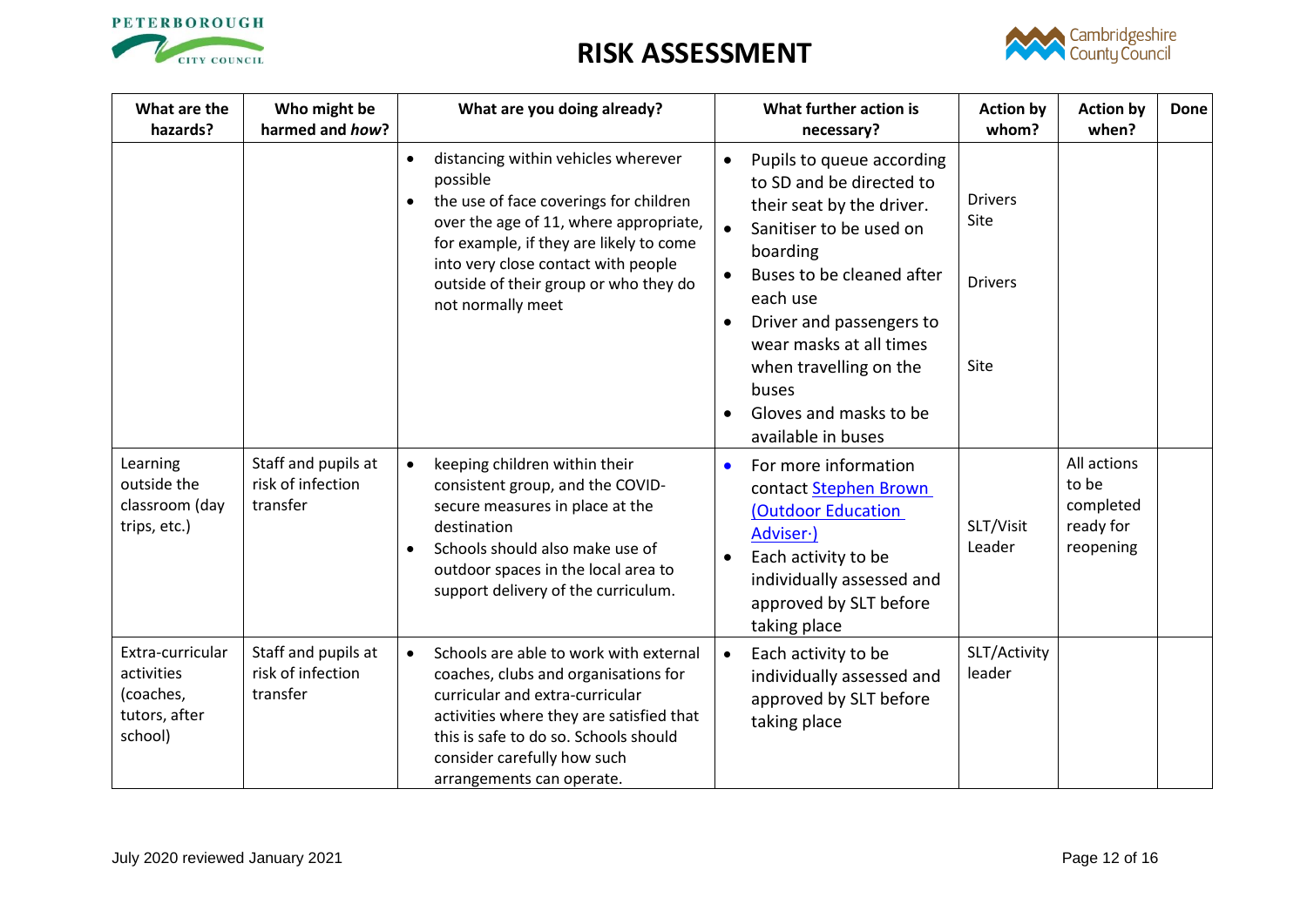



| What are the<br>hazards?   | Who might be<br>harmed and how?                                                                         | What are you doing already?                                                                                                                                                                                                                                                                                                                                                                                |                                     | What further action is<br>necessary?                                                                                                                                                                                                                                                                                                  | <b>Action by</b><br>whom?                     | <b>Action by</b><br>when?                        | Done |
|----------------------------|---------------------------------------------------------------------------------------------------------|------------------------------------------------------------------------------------------------------------------------------------------------------------------------------------------------------------------------------------------------------------------------------------------------------------------------------------------------------------------------------------------------------------|-------------------------------------|---------------------------------------------------------------------------------------------------------------------------------------------------------------------------------------------------------------------------------------------------------------------------------------------------------------------------------------|-----------------------------------------------|--------------------------------------------------|------|
| Physical activity          | Staff and pupils at<br>risk of infection<br>transfer                                                    | Outdoor sports should be prioritised<br>$\bullet$<br>where possible, and large indoor<br>spaces used where it is not,<br>maximising distancing between pupils<br>and paying scrupulous attention to<br>cleaning and hygiene<br>Pupils should be kept in consistent<br>groups<br>Sports equipment thoroughly cleaned<br>between each use by different<br>individual groups<br>Contact sports to be avoided. | $\bullet$                           | For more information<br>contact lan Roberts<br>(Specialist Adviser -<br><b>Physical Education and</b><br><b>School Sport)</b><br>Each activity to be<br>individually assessed and<br>approved by SLT before<br>taking place                                                                                                           | SLT/PE<br>Staff                               |                                                  |      |
| Signage                    | Staff and pupils at<br>risk of infection<br>transfer                                                    | What signage is provide to inform staff<br>$\bullet$<br>and pupils regarding social distancing,<br>hand cleaning etc.                                                                                                                                                                                                                                                                                      |                                     | Information and guidance<br>posters prominently<br>displayed in all areas of<br>school                                                                                                                                                                                                                                                | Site                                          |                                                  |      |
| School partially<br>closed | <b>Staff and Students</b><br>at risk of isolation<br>or harm from other<br>sources outside of<br>school | Risk Assessment in place for activities<br>$\bullet$<br>in the building<br>Contingency plan for remote learning<br>$\bullet$<br>in place<br>Provision for children of key workers<br>$\bullet$<br>to attend school                                                                                                                                                                                         | $\bullet$<br>$\bullet$<br>$\bullet$ | <b>Monitor CiN and</b><br>vulnerable students not in<br>school<br><b>Ensure Cause for Concern</b><br>procedures are followed<br>Ensure access to FSM by<br>the issue of supermarket<br>vouchers<br>Monitor pupil access to<br>learning and progress<br><b>Pupils attending school</b><br>are in separate year<br>group rooms and stay | Pastoral<br>Team<br>SLT/Staff<br><b>Staff</b> | For the<br>duration of<br>the partial<br>closure |      |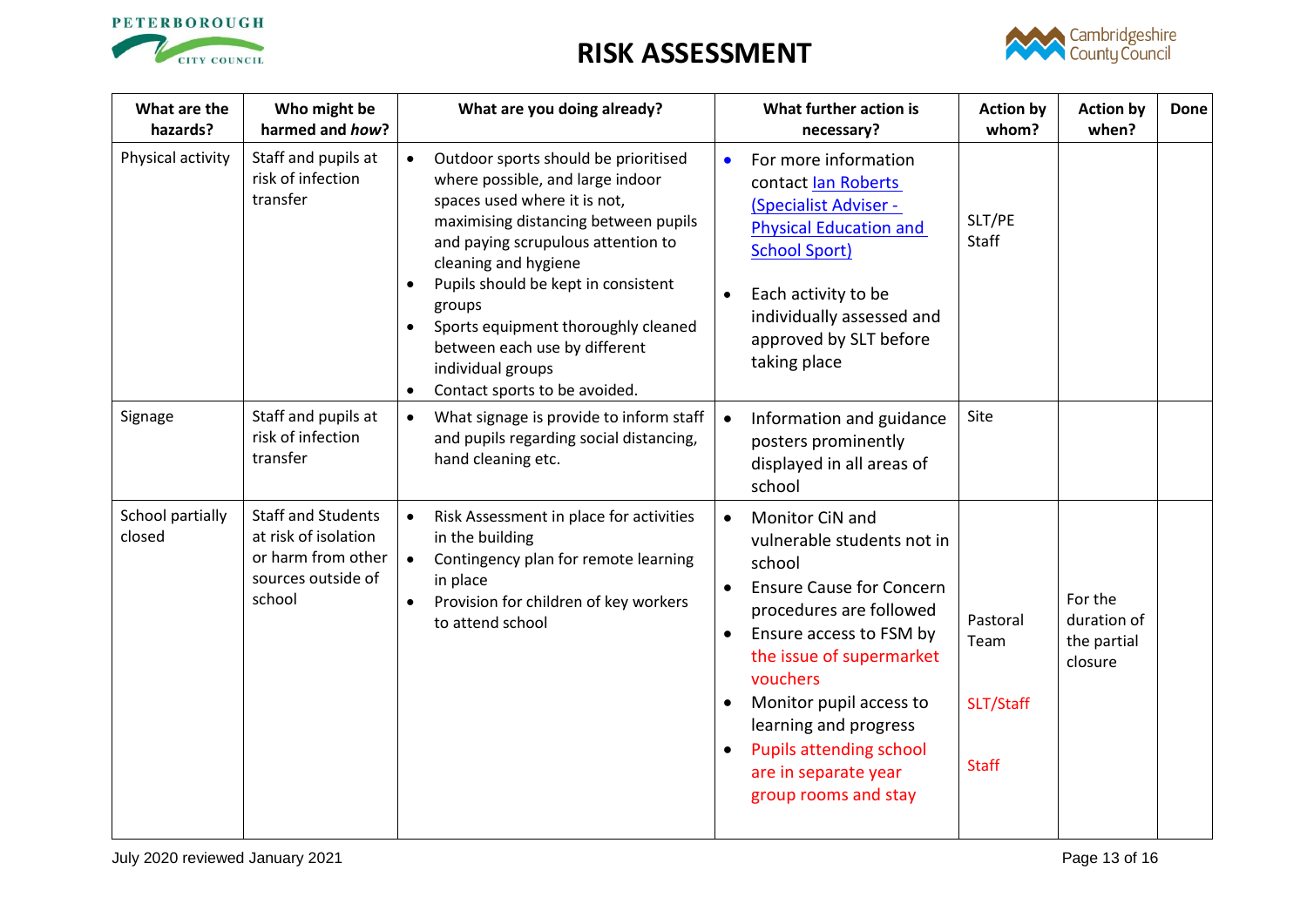



| What are the<br>hazards? | Who might be<br>harmed and how? | What are you doing already? | What further action is<br>necessary?                                                                                                                                                         | <b>Action by</b><br>whom? | <b>Action by</b><br>when? | <b>Done</b> |
|--------------------------|---------------------------------|-----------------------------|----------------------------------------------------------------------------------------------------------------------------------------------------------------------------------------------|---------------------------|---------------------------|-------------|
|                          |                                 |                             | there all day, using the<br>same desk etc<br>Toilets used strictly<br>$\bullet$<br>according to year group<br>allocation                                                                     | SLT/Staff                 |                           |             |
|                          |                                 |                             | Rota in place for teaching<br>$\bullet$<br>staff to stay with the<br>same year group<br><b>Pupils supervised outside</b><br>$\bullet$<br>of lesson time by<br>allocated support staff        | Support<br>staff          |                           |             |
|                          |                                 |                             | Behaviour issues to be<br>$\bullet$<br>followed up by duty SSO<br>and/or SLT following<br>normal sanction and<br>behaviour systems,<br>except seclusion which is<br>not currently operating. | SSO/SLT                   |                           |             |
|                          |                                 |                             | Ensure registers are up to<br>$\bullet$<br>date at all times so that<br>we know where students<br>are                                                                                        | Registrar                 |                           |             |
|                          |                                 |                             | Monitor staff wellbeing<br>$\bullet$                                                                                                                                                         | Line<br>Mgmnt             |                           |             |
|                          |                                 |                             | Ensure arrangements in<br>$\bullet$<br>place for Track and Trace<br>and positive test                                                                                                        | <b>SLT</b>                |                           |             |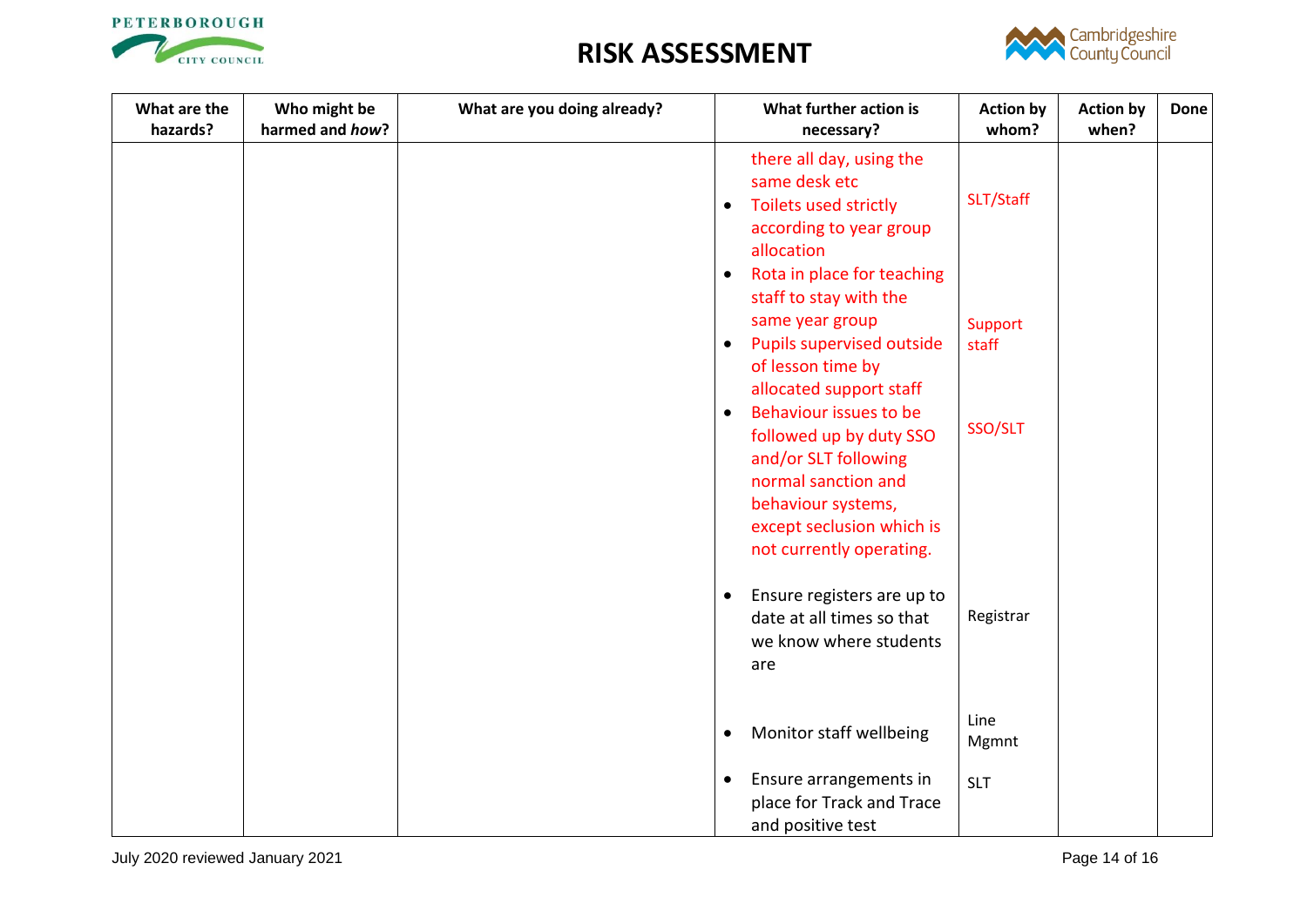



| What are the<br>hazards? | Who might be<br>harmed and how? | What are you doing already? | What further action is<br>necessary?                                                                                                             | <b>Action by</b><br>whom? | <b>Action by</b><br>when? | <b>Done</b> |
|--------------------------|---------------------------------|-----------------------------|--------------------------------------------------------------------------------------------------------------------------------------------------|---------------------------|---------------------------|-------------|
|                          |                                 |                             | reporting. Following LA<br>procedure.<br>Test-Trace-Guidance-for-<br>Schools.docx<br><b>Checklist on Notification</b><br>of a Positive Case.docx |                           |                           |             |

#### **Useful Guidance**

- Guidance for full opening: schools can be found [here](https://www.gov.uk/government/publications/actions-for-schools-during-the-coronavirus-outbreak/guidance-for-full-opening-schools#A)
- Managing school premises during the coronavirus (COVID-19) outbreak can be foun[d here](https://www.gov.uk/government/publications/managing-school-premises-during-the-coronavirus-outbreak/managing-school-premises-which-are-partially-open-during-the-coronavirus-outbreak#fire-safety)
- The Government Guidance for implementing protective measures in educational and childcare settings can be foun[d here](https://www.gov.uk/government/publications/coronavirus-covid-19-implementing-protective-measures-in-education-and-childcare-settings/coronavirus-covid-19-implementing-protective-measures-in-education-and-childcare-settings#class-or-group-sizes)
- The NASUWT has also produced a useful checklist for reopening of schools which can be found [here.](https://www.nasuwt.org.uk/uploads/assets/uploaded/d8b46e47-fa23-466c-af6e4d55e3022efd.pdf)
- CLEAPS[S Guide to doing practical work in a partially reopened school Science](https://public.huddle.com/a/lrVPERK/index.html)
- CLEAPS[S Guidance for science departments returning to school after an extended period of closure](https://public.huddle.com/a/VdRjYeV/index.html)
- Conducting a SEND risk assessment during the coronavirus outbreak guidance can be found [here](https://www.gov.uk/government/publications/coronavirus-covid-19-send-risk-assessment-guidance)
- COVID-19: guidance on supporting children and young people's mental health and wellbeing can be found [here](https://www.gov.uk/government/publications/covid-19-guidance-on-supporting-children-and-young-peoples-mental-health-and-wellbeing)
- Actions for early years and childcare providers during the coronavirus outbreak can be foun[d here](https://www.gov.uk/government/publications/coronavirus-covid-19-early-years-and-childcare-closures/coronavirus-covid-19-early-years-and-childcare-closures)
- Coronavirus (COVID-19): implementing protective measures in education and childcare settings can be found [here](https://www.gov.uk/government/publications/coronavirus-covid-19-implementing-protective-measures-in-education-and-childcare-settings/coronavirus-covid-19-implementing-protective-measures-in-education-and-childcare-settings)
- Safe working in education, childcare and children's social care settings, including the use of personal protective equipment (PPE) can be found [here](https://www.gov.uk/government/publications/safe-working-in-education-childcare-and-childrens-social-care/safe-working-in-education-childcare-and-childrens-social-care-settings-including-the-use-of-personal-protective-equipment-ppe)

#### **General staff and pupil advice on limiting the spread of coronavirus in the Educational Setting**

Government advice is clear PPE, including facemasks should be taken into account where employees could be put at risk. The use of such PPE does not replace or reduce the need to follow the government guidance in relation to hygiene practices

Frequently clean and disinfect objects and surfaces that are touched regularly, using your recommended cleaning products.

Wash your hands with soap and water often – do this for at least 20 seconds.